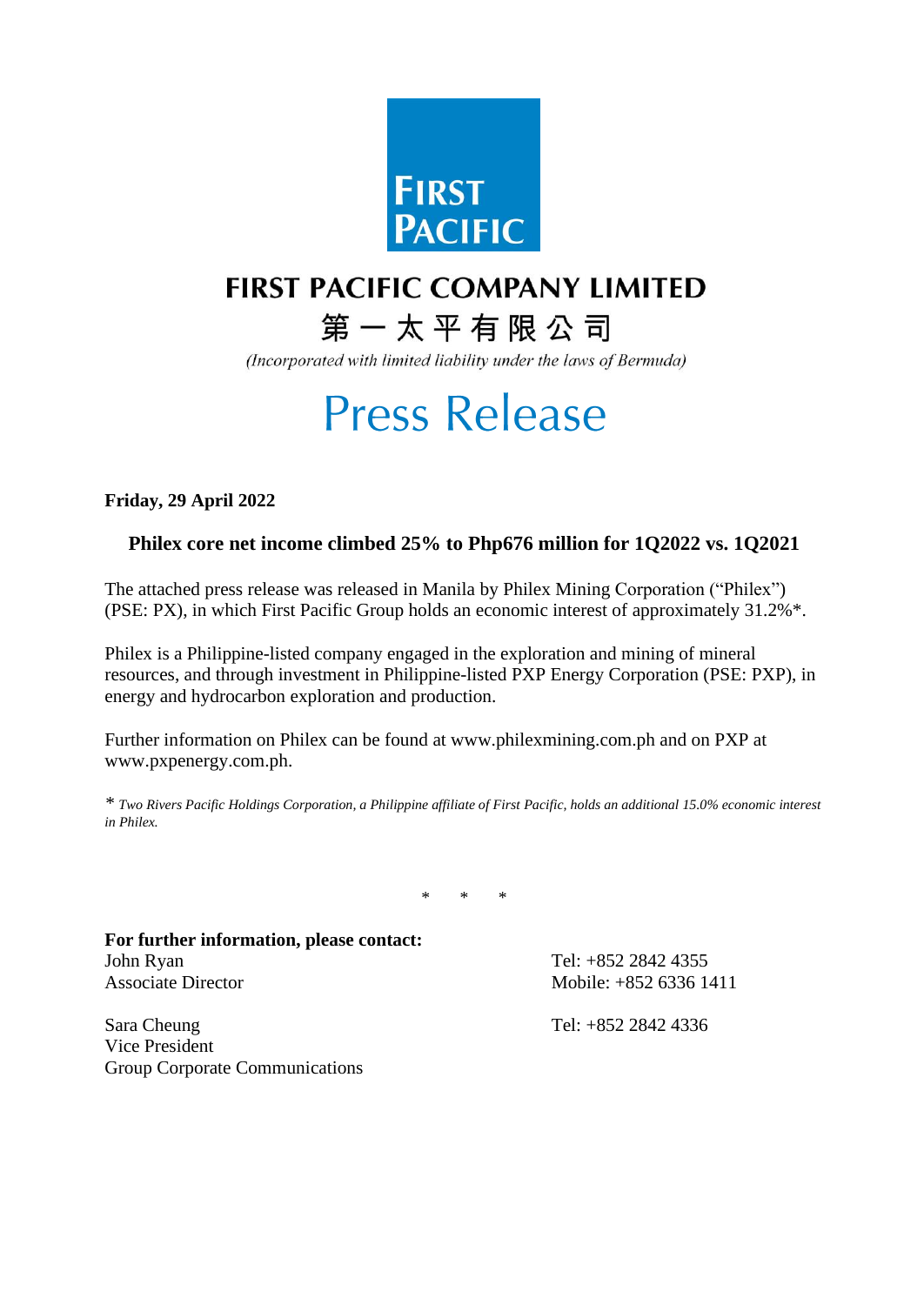

28 April 2022

#### **PRESS RELEASE**

## **PHILEX CORE NET INCOME CLIMBED 25% TO Php 676 MILLION FOR 1Q2022 VS. 1Q2021**

#### **HIGHLIGHTS**

- **Core Net Income 1Q2022 increased by 25% to Php676 million compared with Php540 million in 1Q2021**
- **EBITDA increased by 17% to Php1.182 billion for 1Q2022 versus Php1.011 billion in 1Q2021**
- **Sustained higher ore grades, favorable metal prices and efficient operating cost and expenses supported healthy growth in operating revenues, Core Net Income and EBITDA growth**

MANILA, PHILIPPINES – Philex Mining Corporation (the "Company" or "Philex"), one of the oldest and largest gold and copper producers in Southeast Asia, and a leader in right and principled mining, generated Php676 million Core Net Income and EBITDA of Php1.182 billion for 1Q2022 due to higher operating revenues on account of higher sustaining Gold and Copper realized prices, stable production and managed operating cost and expenses.

Production level in 1Q2022 was within plan and, coupled with higher realized prices for Gold and Copper, lifted operating revenues to Php2.720 billion, higher by 7.5% versus the same period in 2021. Blended realized Gold and Copper prices peaked in March at \$1,887 per ounce and \$4.59 per pound respectively, driving operating revenues in March to Php1.075 billion, the highest since January. Operating costs were almost the same level as in 1Q2021 at Php1.655 billion.

#### **PRODUCTION**

Tonnage milled for 1Q2021 was 10% lower at 1.822 million tonnes from 2.025 million tonnes in 1Q2021 mainly attributed to unscheduled breakdown of mill equipment. Ore grades for Gold continue to be at the same level as in 1Q2021 while ore grades for Copper showed improvement over the same period in 1Q2021, mitigating the impact of lower tonnage in Copper production. Gold output for 1Q2022 was 9.8% lower at 12,097 ounces versus 13,413 ounces in 1Q2021. On the other hand, Copper output for 1Q2022 was 8.7% lower at 6.18 million pounds versus 6.77 million pounds in 1Q2021.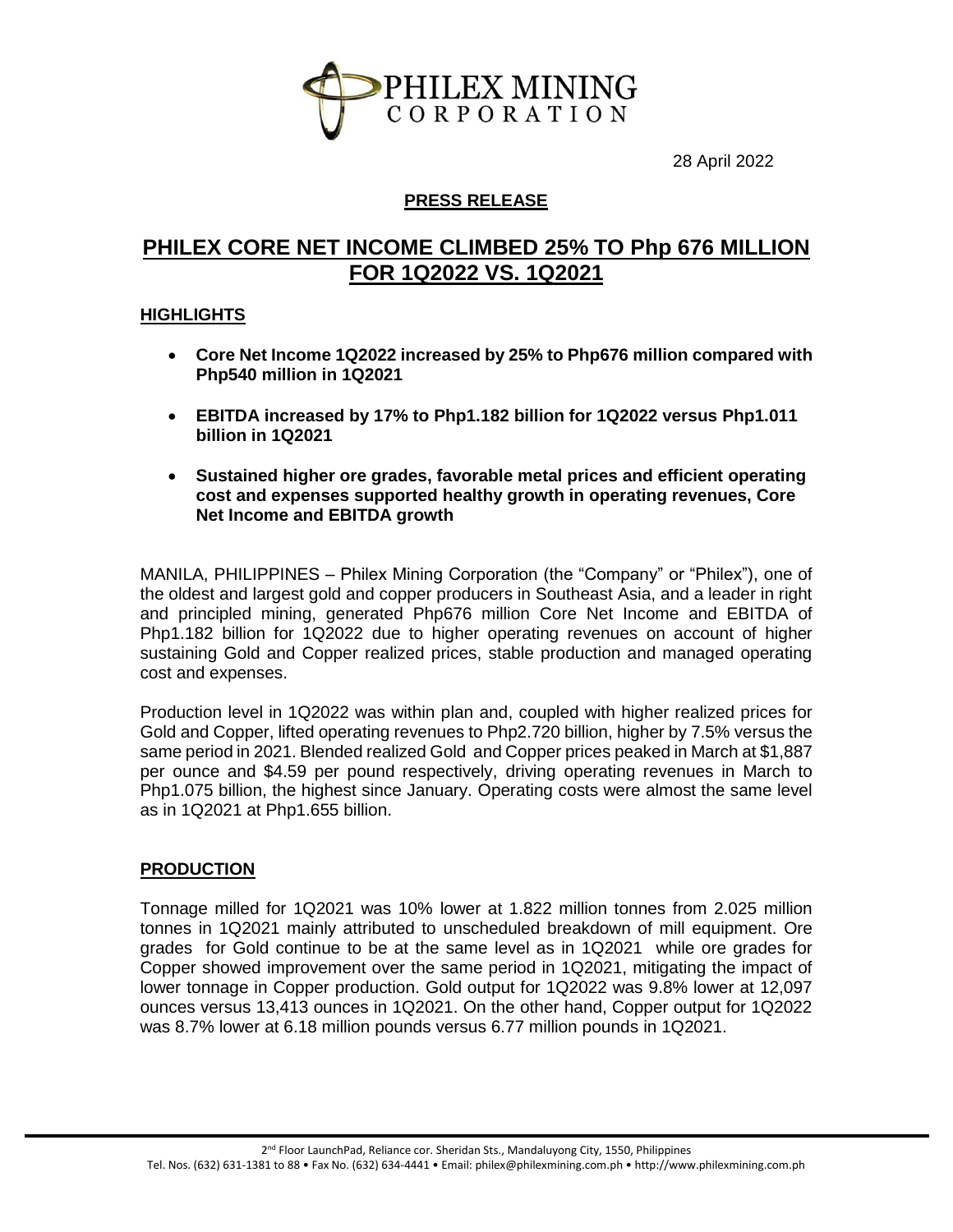#### **OPERATING EXPENSES AND EBITDA**

Total operating costs and expenses for 1Q2022 at Php1.655 billion were almost at the same level for the same period in 1Q2021 at Php1.647 billion. The increases in the purchase costs of materials and supplies as well as equipment parts were offset by the continued implementation of work programs in operations, leading to efficiencies in the usage of power and supplies.

EBITDA generated for 1Q2022 at Php1.182 billion was 17% higher than the Php1.011 billion in 1Q2021. The Company continue to accumulate cash surplus at a level programmed to partly finance the development of Silangan project by way of additional and fresh cash equity infusion into its wholly owned subsidiary, Silangan Mindanao Mining Co. Inc.

#### **OUTLOOK**

The current global commodity outlook points to sustained prices of Gold and Copper in the near to medium term. These sustained metal prices provide the Company with the ability to implement exploration and studies geared towards funding additional mineral resources/reserves within the current ore body and vicinity of the Padcal Mine.

The Company continues to work with its financial advisors for the completion of the fund raising exercise to start the Silangan Project, subject to approval of relevant government and /or capital market regulators. The successful and timely conclusion of the funding exercise will pave the way for the timely development and start of commercial operations of the Silangan project by early 2025. The Company is set to actively commence the development of Silangan as soon as the funding sources would have been finalized and completed, which will be in the form of a rights offer, possibly debt and fresh capital infusion out of the cash reserves of the Company.

"The first quarter of the year bore much promise that the mining industry, like the economy, was well on its way to full recovery with the tapering off of the global threat of COVID-19 and the relaxation of stringent quarantine and lockdown guidelines," according to Philex president and CEO Eulalio B. Austin Jr. "The country, it seemed, was back in business and Philex continued to ride on the strength of sustained production and revenue levels, and took full advantage of the wave of increase in global metal prices. However, the current situation in Ukraine and its impact on the global supply chain and commodity markets makes us tread cautiously towards the remaining months of the year. We are still hopeful that the conflict in Europe will end soon enough. We move with caution and continue to assess and re-assess our plans and our strategies."

"We view the current global situation with guarded optimism," according to Philex Chairman Manuel V. Pangilinan. "Though there are gains to be realized with the spike in the prices of gold, copper, and even nickel, the current tension that is unfolding in Ukraine might impact the country's and the industry's pursuit of recovery post-pandemic. If the conflict pushes inflation upward, it could affect the country's economic growth."

-------------------------------------------- O ------------------------------------------------

For further information, please contact: Romeo B. Bachoco - Chief Finance Officer Email: rbbachoco@philexmining.com.ph Phone: +63 2 8631 1381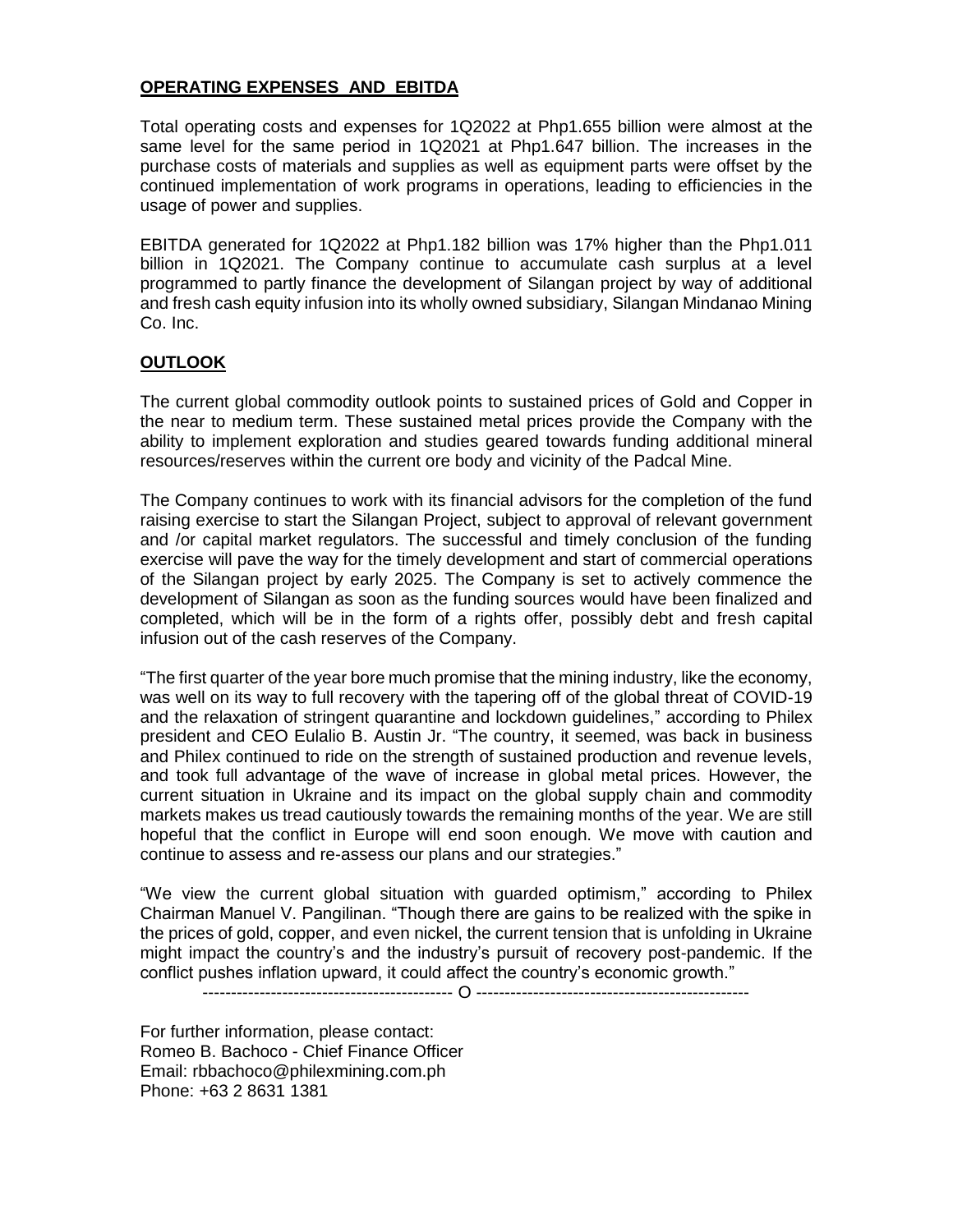#### **PHILEX MINING CORPORATION AND SUBSIDIARIES CONSOLIDATED STATEMENTS OF INCOME**

(Amounts in Peso Thousands, Except Earnings Per Share)

|                                                                   | <b>Three Months Ended</b><br>March 31 |           |   |             |
|-------------------------------------------------------------------|---------------------------------------|-----------|---|-------------|
|                                                                   |                                       | 2022      |   | 2021        |
| <b>REVENUES</b><br><b>COSTS AND EXPENSES</b>                      | P                                     | 2,528,194 |   | P 2,370,062 |
| <b>Production costs</b>                                           |                                       | 1,094,562 |   | 1,090,526   |
| Depletion, amortization and depreciation                          |                                       | 331,425   |   | 338,818     |
| Excise taxes and royalties                                        |                                       | 163,397   |   | 151,965     |
| General and administrative expenses                               |                                       | 66,004    |   | 65,984      |
|                                                                   |                                       | 1,655,388 |   | 1,647,293   |
| <b>OTHER (CHARGES) INCOME</b>                                     |                                       |           |   |             |
| Foreign exchange (loss) gain - net                                |                                       | 18,950    |   | (5,041)     |
| Interest income                                                   |                                       | 667       |   | 266         |
| Share in net losses of associates                                 |                                       | (5, 428)  |   | (10, 100)   |
| Others - net                                                      |                                       | (20, 140) |   | (194, 329)  |
|                                                                   |                                       | (5,951)   |   | (209, 204)  |
| <b>INCOME BEFORE INCOME TAX</b>                                   |                                       | 866,856   |   | 513,565     |
| PROVISION FOR (BENEFIT FROM) INCOME TAX                           |                                       |           |   |             |
| Current                                                           |                                       | 224,870   |   | 105,918     |
| Deferred                                                          |                                       | (48, 402) |   | (151, 927)  |
|                                                                   |                                       | 176,468   |   | (46,009)    |
| <b>NET INCOME</b>                                                 | P                                     | 690,387   |   | 559,574     |
| <b>NET INCOME ATTRIBUTABLE TO:</b>                                |                                       |           |   |             |
| Equity holders of the Parent Company<br>Non-controlling interests |                                       | 690,387   |   | 559,574     |
|                                                                   | P                                     | 690,387   |   | 559,574     |
| <b>CORE NET INCOME</b>                                            | P                                     | 676,174   | P | 539,601     |
| <b>BASIC/DILUTED EARNINGS PER SHARE</b>                           | P                                     | 0.140     | P | 0.113       |
| <b>CORE NET INCOME PER SHARE</b>                                  | P                                     | 0.137     | P | 0.109       |
| <b>EBITDA</b>                                                     | P                                     | 1,182,195 |   | P 1,010,764 |